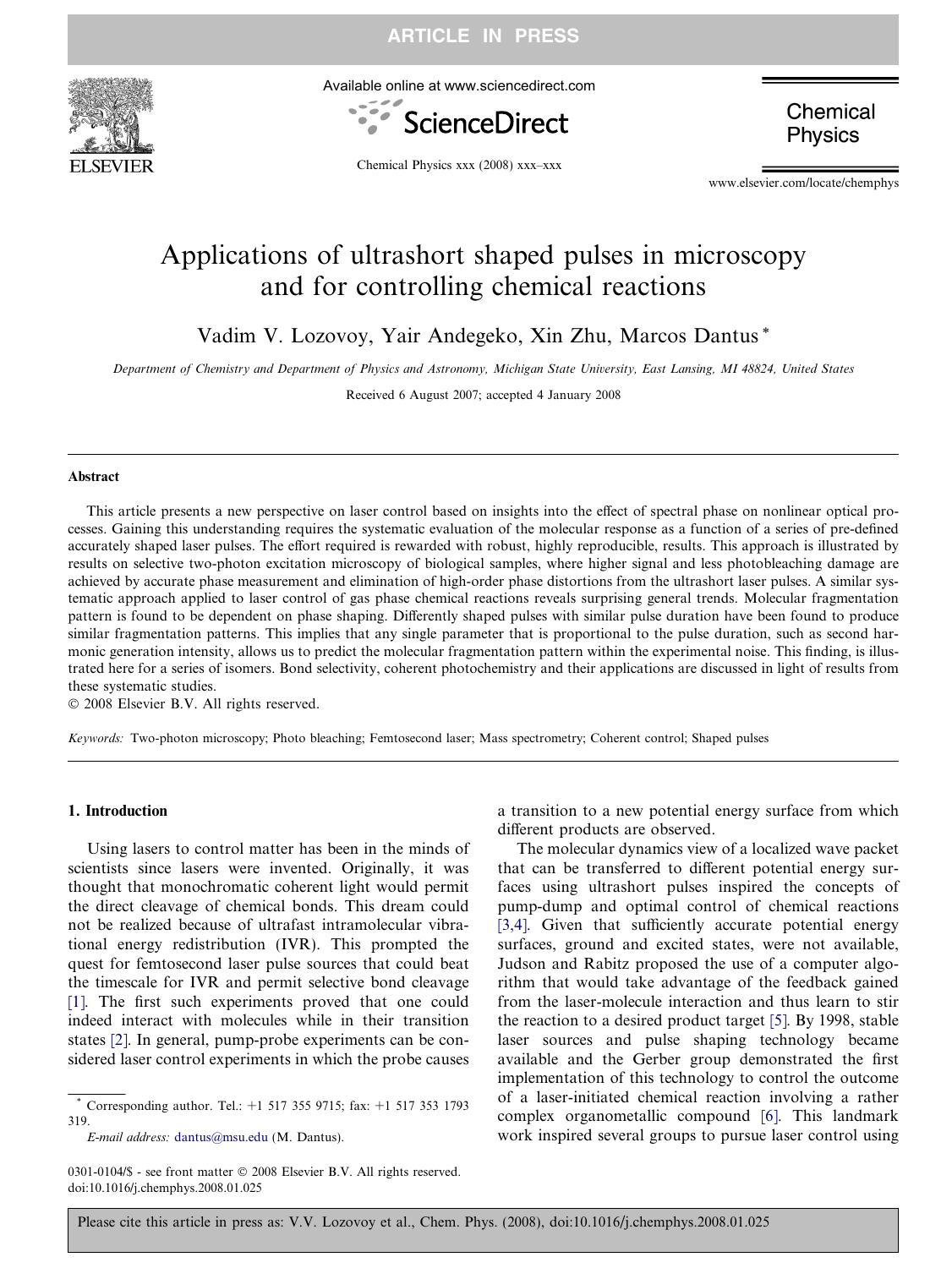learning algorithms [\[7\]](#page-6-0). The successful changes in the ratio of one product over a competing product suggested that bond selective laser control of chemistry was at hand. Understanding the success, especially when isolated molecules interacted with shaped near-IR pulses has remained nebulous.

In parallel to the learning algorithm work, pulse shaping experimental and theoretical research on the effect or phase shaping on nonlinear optical processes took place. This research led to the elegant demonstration of coherent control over two-photon transitions in atoms [\[8\]](#page-6-0) and coherent anti-stokes Raman scattering (CARS) [\[9\]](#page-6-0). The application of these concepts to control molecular systems in excited electronic states required ultrashort shaped pulses, this in turn required accurate spectral phase measurement and elimination of phase distortions.

Interestingly, phase measurement, generation of ultrashort accurately shaped pulses, and their application to controlling nonlinear optical processes all occurred at once in an experiment carried out by the Dantus research group [\[10–13\]](#page-6-0). The experiment used spectral phase to control the resulting second harmonic generation (SHG) spectrum and two-photon excitation of large organic molecules in solution. Constructive or destructive interference was found to occur as predicted by a simple formula that could be used to predict the outcome of two- and three-photon processes. A number of reviews have been written about this process dubbed multiphoton intrapulse interference (MII) and its use for controlling nonlinear optical process [\[13–](#page-6-0) [15\]](#page-6-0). This process, because it is intrinsic to the electric field of the pulse, is essentially medium-independent. The nonlinear optical (NLO) response to phase shaped pulses is accurately determined by MII, within a perturbative multiphoton description. This deterministic quality of MII implies that the NLO response could be used to measure the spectral phase of pulses. The method, known as MII phase scan (MIIPS), measures the NLO response for a number of reference phase functions and determines the spectral phase of the pulses. If desired, the spectral phase can be eliminated to leave transform limited pulses [\[16–](#page-6-0) [18\]](#page-6-0). Being a single beam method, MIIPS can provide accurate phase measurement at the sample location, at the focus of a microscope [\[17\]](#page-6-0) or a telescope[\[19\]](#page-6-0).

Building on the successes of MII to control NLO processes, we attempted to extend its use to laser control of chemical reactions. The initial work was based on binary phase shaped pulses which were shown by us to be the most efficient means to achieve MII [\[20\]](#page-6-0). Our laser control of chemical reactions based on binary phase pulses showed that large changes could be found in the fragmentation patterns of isolated polyatomic molecules [\[21\].](#page-6-0) However, close scrutiny of three dimensional maps obtained after exhaustive evaluation of binary phase functions revealed that maximum changes were found when comparing transform limited (TL) pulses and highly modulated pulses [\[22\].](#page-6-0) No evidence was found for a multiphotonic resonance. In this article we present a brief account of a comprehensive study recently completed where we found that when isolated molecules are irradiated by intense near-IR lasers, the duration of the laser-molecule interaction determines the resulting fragmentation pattern [\[23\].](#page-6-0) Within the interaction time, the precise time–frequency structure of the pulse was found to have little or no effect. For example, a large number of very differently shaped pulses were found to produce identical fragmentation patterns. This observation contradicts the expected dependence on phase and amplitude properties of the pulse based on pump-dump and optimal control theories. We are beginning to develop a model that explains this unexpected behavior. In the mean time, we have shown that order-of-magnitude control over molecular fragmentation can be achieved by a number of single parameter approaches, for example linear chirp. The rather simple dependence on pulse duration makes it possible to predict how a molecule will fragment when irradiated with an arbitrarily shaped laser pulse. The fact that the fragmentation pattern depends on molecular structure makes us confident that pulse shaping adds a new dimension to mass spectrometry, for example for isomeric identification [\[24,25\].](#page-6-0) Intrigued that we failed to find the expected phase sensitivity that has been anticipated by most scientists in the field, we searched further and found a single coherent photodissociation pathways, discussed at the end of the article.

## 2. Experimental

In order to study the effects of pulse shaping it is extremely important to be able to synthesize pulses that are completely free of phase distortions. As mentioned earlier, we use MIIPS to accomplish phase measurement and compensation of phase distortions. MIIPS is presently the most accurate means for measuring and eliminating the chromatic dispersion introduced by optical elements such as quartz, glass, and more recently air and water [\[16,17,26\]](#page-6-0).

The experiments presented here were obtained using two different femtosecond laser systems. For biological imaging, we used an oscillator producing pulses with a 110 nm FWHM bandwidth centered at 800 nm. The pulse shaper uses a 640 pixel phase only spatial light modulator (SLM). The beam enters an inverted microscope and is focused by a high numerical aperture objective on the sample. A pair of prisms is used to reduce the burden of removing linear chirp. Because a prism pair can only compensate for group delay dispersion (GDD), we refer to this setup as GDD-only compensation. High-order phase distortions (HOD) introduced by all the optics in the beam path are measured and eliminated using MIIPS based on SHG signal that is collected from a thin KDP crystal placed at the focus of the microscope objective. For imaging we used a thick mouse kidney tissue section (over  $100 \mu m$ ) stained with DAPI (cell nuclei), Mitotracker-488 (mitochondria), and Phalloidin-568 (actin). A series of up to 50 optical sections (section distance of  $1 \mu m$  each) were recorded  $(512 \times 512)$  pixels per image, scanning speed 1 sec per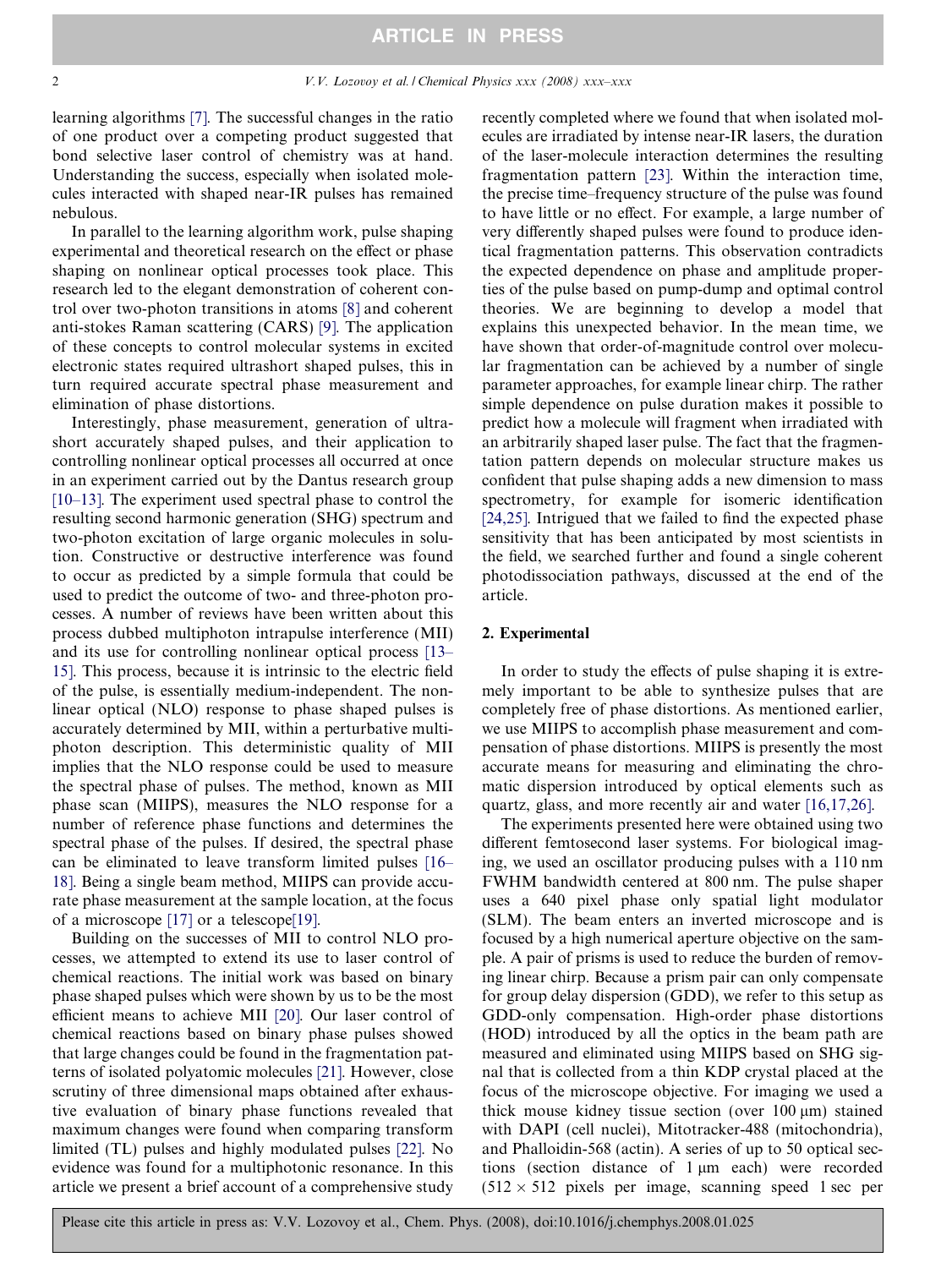image, 8 images were averaged for each depth), in a sequential mode. For selective imaging, mouse embryo fibroblast (MEFs) cells were co-stained with phalloidin-conjugated to alexa fluor 350 dye (Invitrogene). Mitochondria were labeled with a primary biotin antibody using a FITC-conjugated goat anti-mouse secondary (Jackson Immunoresearch). The objective used was Nikon  $60 \times 1.45$  NA, with working distance of  $130 \mu m$ .

For the experiments on laser control of chemical reactions, the broad bandwidth output of the Ti:Sapphire oscillator goes through a pulse shaper with a 128 pixel phase only pulse shaper and then enters a regenerative amplifier producing 35 fs TL pulses with 0.7 mJ per pulse. For these experiments, we eliminate phase distortions that accumulate in the amplifier and those that are introduced by all other optical elements using MIIPS at the focus of the beam inside the mass spectrometer sample chamber or at an equivalent point that is configured to mimic the inside of the chamber (identical focusing optic). This ensures that we know precisely what phase is delivered to the sample. The experiments presented here were obtained with a 0.15 mJ/per pulse energy, the peak power density at the focus is estimated at  $10^{15}$  W/cm<sup>2</sup> when the pulses are TL. Additional information about the samples, and the mass spectrometer is given elsewhere [\[23\].](#page-6-0)

## 3. Results and discussion

# 3.1. Shaped pulses for improved two-photon fluorescence microscopy

In 1990, Denck and Webb showed that two-photon excitation could replace the conventional confocal laser microscopy [\[27\]](#page-6-0). The use of femtosecond lasers for twophoton microscopy was a natural consequence of the inverse relation between pulse duration and two-photon excitation efficiency. Note that despite this relation, the pulses used for microscopy are typically 100–150 fs, and several articles in the literature conclude that shorter pulses fail to deliver greater signal and that shorter pulses induced greater damage [\[28\]](#page-6-0). This paradox between the theoretical prediction and experimental findings motivated a study in which we measured the signal from our microscope under two different conditions GDD corrected pulses, and pulses corrected for GDD and HOD using MIIPS. The first condition mimics the majority of microscopes presently in use, in particular those that include a prism pair to correct the GDD introduced by the microscope objective. We found that the GDD only compensated measurements agree with the literature in that no signal gains were obtained by using shorter pulses. However, the TL pulses for which MIIPS was used to remove HOD's achieve the expected linear increase in signal as a function of spectral bandwidth [\[29\].](#page-6-0) The increased signal has been demonstrated under imaging conditions [\[30\]](#page-6-0).

We illustrate the importance of measuring and correcting phase distortions during two-photon imaging of biological samples with ultrashort pulses in Fig. 1, where increased penetration depth is observed when higher-order dispersion is compensated for, compared to when only GDD is compensated for. The images show proximal kidney tubule cells with a typical apical brush border (distinct high intensity inner area of the cells). These structures can be seen clearly when applying MIIPS compared to GDDonly compensation. The images shown for GDD-only compensation have been intensified by a factor of two, otherwise they were too dark to show any structure. Image quality was assessed by calculating signal-to-noise ratio similar to Xi et al. [\[29\]](#page-6-0). We found that using TL pulses allows us to image a depth range that is three times greater than GDD-only compensation.

Given the signal increase realized with TL pulses, one can then reduce the intensity of the laser and thus reduce photon induced damage, while maintaining a constant signal to noise ratio. Laser intensity for both types of laser pulses was adjusted until TL and GDD only corrected pulses produced exactly the same signal. The factor of  $\sim$ 2 attenuation of the TL pulses resulted in decreased photobleaching of the sample. TL pulses were found to cause less photobleaching [\[29\].](#page-6-0) We attribute this difference to the different laser intensity used for TL pulses. This observation



Fig. 1. Cross section of mouse brain labeled with MitoTracker 488, Phalloidin 568, obtained at different depths, shown for TL pulse (left) and GDD compensated pulses (right). The brighter features are red blood cells inside blood vessels. The signal intensity for GDD only compensation was increased by a factor of two. Image size is  $100 \times 100 \mu$ m.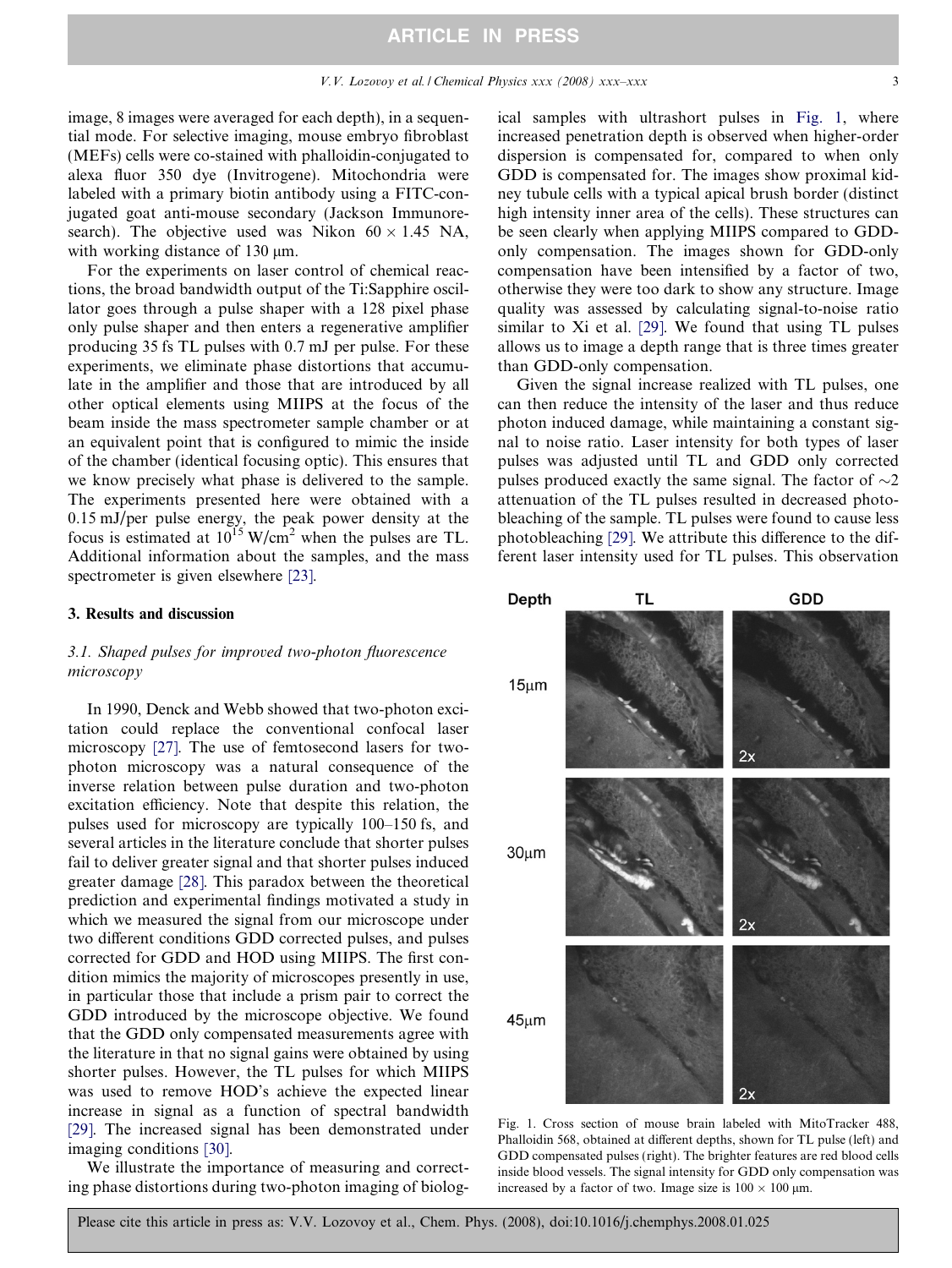suggests that photobleaching is caused by absorption of one or more photons by the excited state.

Ultrabroad bandwidth is one more advantage to using ultrashort pulses for biomedical imaging because pulses can be easily tailored to preferentially excite different chromophores. Selective excitation is presently accomplished with tunable lasers; however, as the laser is tuned there is a risk that images obtained will not register, a condition also known as 'pixel shift'. This issue is important because one of the critical aspects of imaging is collocation of subcellular structures. If image registration cannot be ascertained, collocation cannot be determined with certainty. With ultrashort pulses phase shaping can be used to achieve selective excitation, taking advantage of MII [\[10,12\].](#page-6-0) We have shown that selective excitation is possible even when exciting fluorescent chromophores through a millimeter of scattering biological tissue [\[31\]](#page-6-0).

Selective excitation is illustrated in Fig. 2, on a sample of mouse embryo fibroblast cells. The cells were co-stained with Phalloidin-350 (actin filaments), and with biotin antibody followed by FITC secondary (mitochondria). Spectral amplitude shaping at the pulse shaper was used to get selective excitation of the sample dyes. The pulses used were obtained from the higher (blue) or the lower (red) spectral frequency regions of the pulses. Control experiments with single dye staining were employed to ensure selective (exclusive) excitation  $> 95\%$  for each dye by the blue or red pulses (data not shown). In Fig. 2 actin filaments were visualized using the blue pulse (left image), while the mitochondria was imaged by the red pulse (middle image). The merged image (right image) clearly demonstrates typical sub-cellular localization of each structure.

## 3.2. Control of chemical reactions

Control of chemical reactions, and in particular fragmentation of isolated molecules with shaped near-IR pulses, is not as simple to understand as experiments involving resonance excitation. When the laser pulses are resonant with electronic transitions, phase and amplitude changes can be directly related to the phase and amplitude of the resulting quantum rovibronic states, as nicely demonstrated by Leone and coworkers [\[32,33\]](#page-6-0). The time evolution of this type of coherent superposition is fully understood. The case discussed here is quite different because it involves molecules without one or two-photon resonances with the carrier frequency of the pulses. The experiment was carried out in a mass spectrometer; therefore, only ions directly generated by the single shaped pulse were detected. We picked this set of conditions inspired by pioneering experiments using learning algorithms to control chemical reactions [\[6,34\]](#page-6-0). The goal of our study was to determine if certain types of phase shaping functions could be used to reveal general trends in laser control of chemical reactions.

This research project led us to evaluate tens of thousands of phases on a total of sixteen different molecules. Instead of using a learning algorithm we used exhaustive evaluation of different sets of phases inspired by a number of different physical models. For example, we used chirp because it has been used for inducing rapid adiabatic passage [\[35\],](#page-6-0) and for wavepacket following [\[36\]](#page-6-0). We used sinusoidal functions with different periods to create trains of pulses with different temporal spacing, these were inspired by pump-probe type of experiments. It was expected that a certain interpulse duration would cause a significant change in the fragmentation pattern, similar to what would be expected if this were a pump-dump or pump-probe experiment. In addition to these strategies we used several others, such as random phases, random binary phases, and a series of phases that represented polynomial functions that can be described with cubic, quartic and quintic frequency dependences. We also tested combinations of phase and amplitude shaping. A full account of these results is published elsewhere [\[23\]](#page-6-0). Here we focus on representative results obtained for three molecular isomers.



Fig. 2. Selective two-photon imaging of mouse embryo fibroblast (MEFs) cells with Phalloidin-350 (actin filaments), and with biotin antibody followed by FITC secondary (mitochondria). The cells were imaged with shaped pulses that favored two-photon excitation at bluer or redder frequencies. The images  $(100 \times 100 \,\mu\text{m})$  resulting from these measurements were false colored accordingly. The figure on the right merges results from the two previous images. (For interpretation of the references to colour in this figure legend, the reader is referred to the web version of this article.)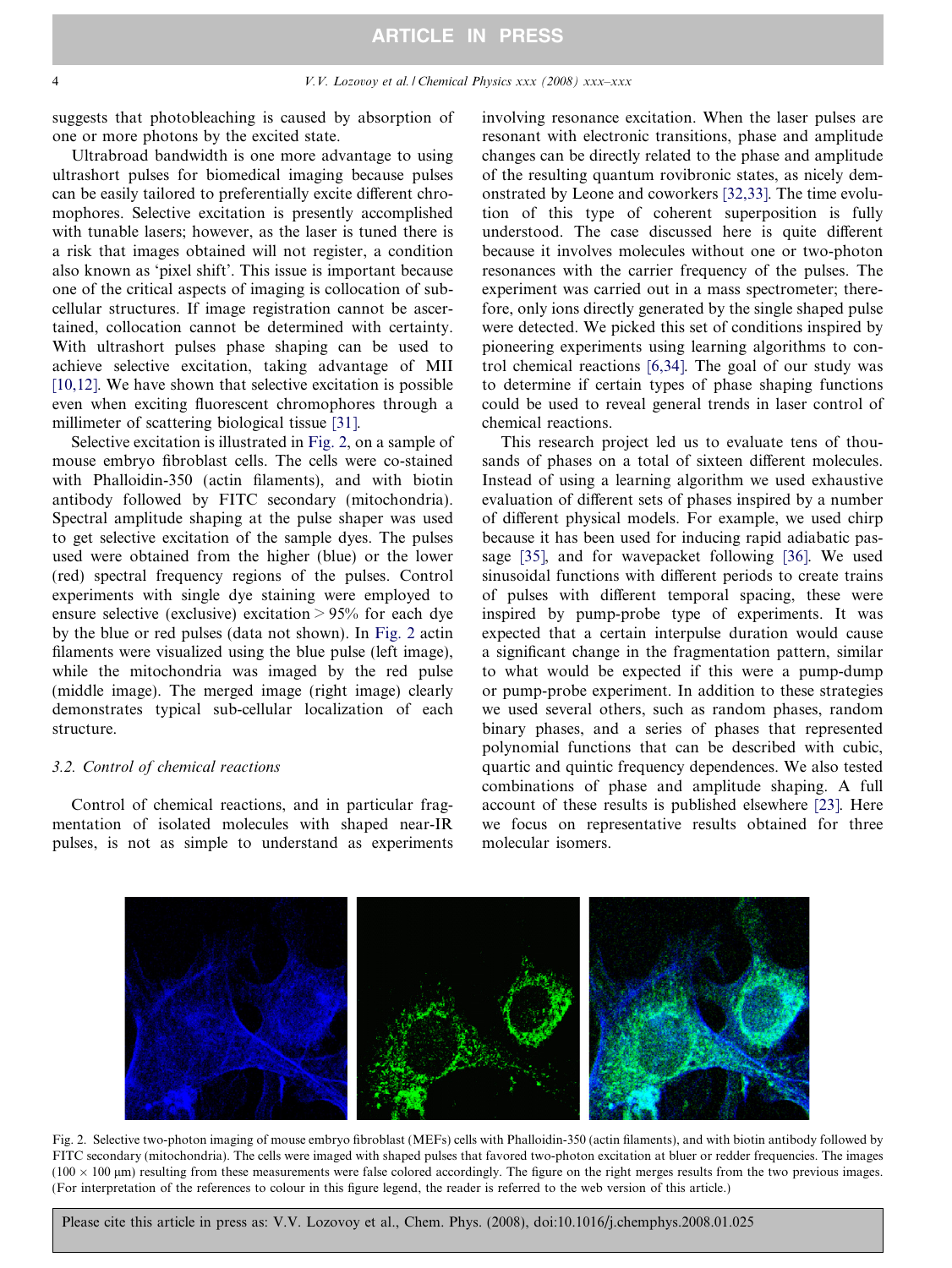<span id="page-4-0"></span>For our experiments, rather than comparing the ratio between two photoproducts, we decided to plot the observed fragmentation trends as a function of the total ion yield  $(I_{MS})$  for each of the different pulse shaping functions. In Fig. 3 we show results for ortho-, meta-, and paranitrotoluene as a function of pulse shaping. The lines correspond to results obtained as a function of positive chirp, and the dots correspond to measurements obtained as a function of changing the period of a sinusoidal function. When represented as a Wigner function, these two methods for shaping the pulses are absolutely different. The sinusoidal pulses have multiple oscillations with regions of positive and negative interference, corresponding to trains of femtosecond pulses, in complete contrast to the linear frequency sweep of the chirped pulses. Despite these differences, when the percent yield for each fragment ion is plotted as a function of  $I_{MS}$ , a striking and surprising coincidence is revealed. The relative yield of every fragment as a function of  $I_{MS}$  coincides for chirp and for sinusoidal phase modulation. This finding has not been confirmed for more than 20 different molecules by our group [\[29\].](#page-6-0)

In Fig. 3a we show the mass spectrum of ortho-nitrotoluene obtained using TL pulses, together with an assignment of the major ion products and their most probable structures. Comparing the results from Fig. 3b–d, we find that the fragmentation patterns are sensitive to molecular geometry, making femtosecond laser ionization useful for isomer identification [\[24,25\]](#page-6-0). Here, we see that the differences are not caused by a very specific shaped pulse but by the extent that the fragmentation pattern changes. For *ortho*-nitrotoluene, the product with  $m/z$  120 results from the reaction between the methyl group and the nitro group. This intramolecular hydrogen transfer reaction leads to loss of OH and is favored for TL pulses. Linear chirp can reduce the yield by up to two orders of magnitude. The ortho hydrogen transfer reaction is favored by ionic states, this is why using TL pulses optimizes this reaction pathway [\[37\]](#page-6-0). As chirp is increased, the pulse lengthens and multiphoton excitation of intermediate electronic states becomes the dominant ionization–fragmentation process. Differences among the other isomers are more subtle. For example, the tropylium ion at  $m/z$  91 is a major product for meta- and para-nitrotoluene, only ortho-nitrotoluene produces the tolyl ion at  $m/z$  92 with significant abundance. The molecular ion for meta-nitrotoluene has a greater relative yield. The phenylium ion at  $m/z$  77 is more likely to be produced from *para*-nitrotoluene than from the other two isomers.



Fig. 3. Experimental results on the laser controlled fragmentation of nitrotoluene isomers. (a) The mass spectrum of *ortho*-nitrotoluene is shown together with the structure of the most common product ions. (b, c, d) Relative yield of the most common product ions for *ortho-, meta-* and *para-*nitrotoluene. Results for linear chirp (lines) and changing the period of a sinusoidal function (dots) are compared as a function of I<sub>MS</sub>. Notice that the changes in the fragmentation pattern coincide for the two very different pulse shaping strategies (lines vs. dots). Changes in the fragment yields as a function of pulse shaping provides a clear distinction between the three isomers.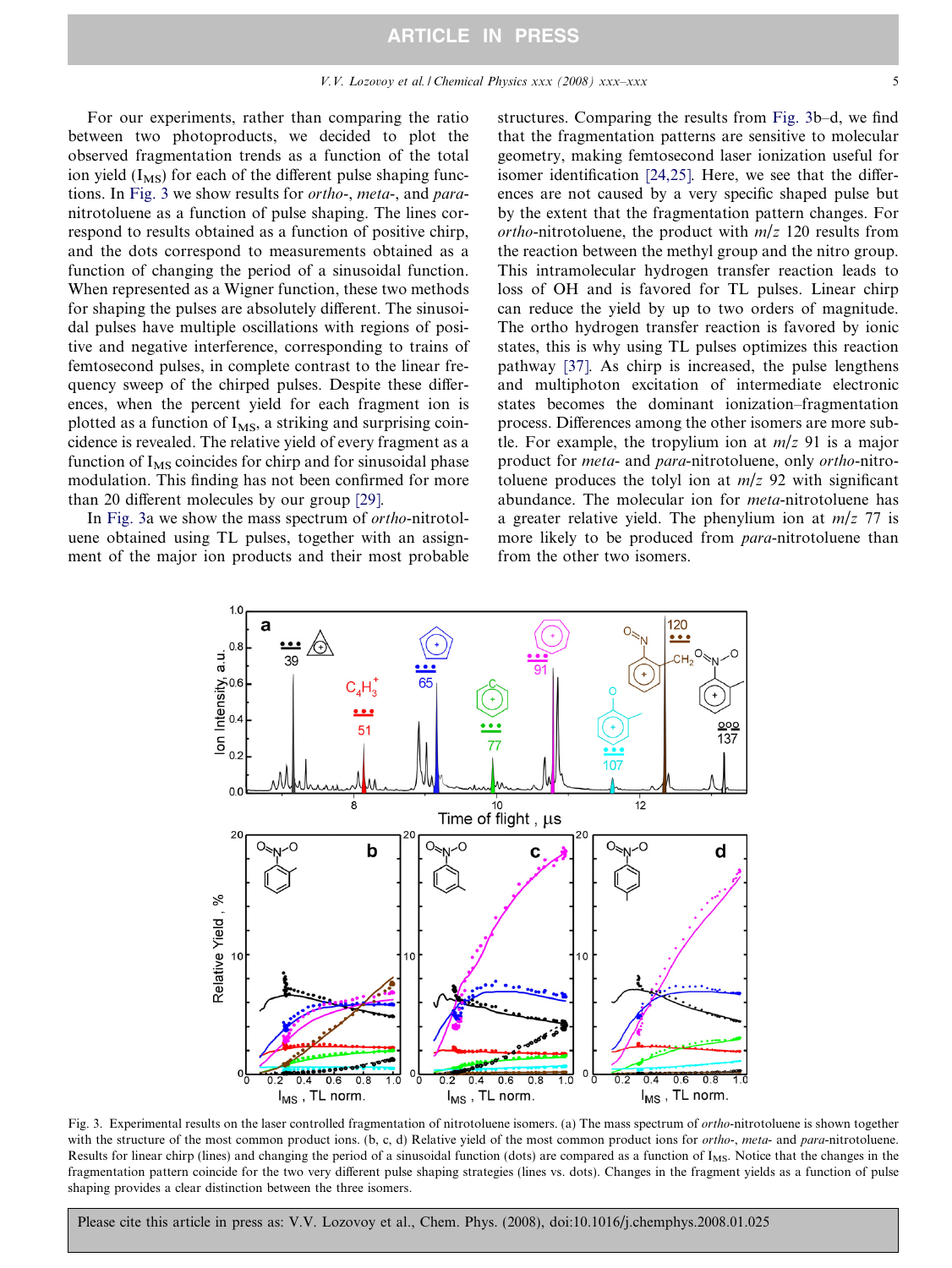The detailed ion chemistry involved in these experiments has not been fully unraveled. The main observation being made here is that two very different pulse shaping strategies (chirp and a sine function) were used and the results are remarkably similar. There is no evidence that the sinusoidal phase function, leading to trains of pulses was successful in influencing any of the different product channels beyond the signal-to-noise levels in this experiment. Note that for sinusoidal functions, our pulse shaper could not deliver phase function that would yield  $I_{MS}$  values below 0.3. This is because of a finite resolution. The extent of change induced by pulse shaping can be quantitatively expressed as a variance. We have dimension we have proposed elsewhere the use of variance as a robust dimension for mass spectrometric analytical applications [\[38\].](#page-6-0)

The results shown in [Fig. 3](#page-4-0) show a significant degree of control as a function of pulse shaping. The degree of observed control could be increased much further with simple chirp. Equally significant is what we do not find in the data. There appears to be no difference attributable to the very different methods used to shape the laser pulses. Coherent vibrational dynamics would have favored pulse sequences that matched the molecular dynamics, but this was not observed. Our present explanation is that under off-resonance strong field excitation, the molecule is field ionized within the first few femtoseconds, probably within the rise of the pulse. The electromagnetic field causes a coherent superposition of electronic states. As the complex wave packet evolves different components reach an outer turning point from which additional photons are absorbed causing further dissociation. Strong field off-resonance excitation populates vibronic states that are as much as tens of thousands of wave numbers apart. The ensuing photofragmentation can be expected to be essentially insensitive to coherent effects due to the very large energy spread of states excited by the pulse. The rate of wave packet dephasing increases linearly with the range of energies it encompasses and the rate of vibrational redistribution increases linearly with the number density of states within the energy range of excitation. In other words, ultrafast IVR rates are expected to follow strong field non-resonant excitation. This behavior is very different when the initial excitation creates a localized wave packet in a well defined electronic state. In such cases, when the energy bandwidth of the coherent superposition is  $10-500 \text{ cm}^{-1}$ (instead of thousands of wave numbers) clear wave packet evolution can be observed [\[39–41\]](#page-6-0).

The apparent lack of coherence found in our data, inspired us to search further for fragmentation pathways that were sensitive to the temporal symmetry of the shaped pulses. Such sensitivity would indicate wave packet evolution [\[42\].](#page-6-0) We first searched for a fragment yield that would not be symmetric with respect to the sign of chirp. We found in a number of molecules, that fragments resulting from multiply charged precursors with yields of  $1-10\%$ , were highly sensitive to chirp sign and magnitude, and show interesting dependence as a function of phase function used [\[23\].](#page-6-0) We have clear evidence that this is a coherent process that is highly sensitive to pulse shaping. The results for acetophenone appear in Fig. 4 where we show the dependence of ratio  $[CH_3^+]/[C_6H_6CO^+]$  (15 m/z–  $105 \frac{m}{z}$  ratio) as a function of chirp (Fig. 4a) or pulse pair separation controlled by scanning the slope of two linear functions that delay the blue or red frequencies of the pulse (Fig. 4b) [\[42\]](#page-6-0). Notice that the relative yield of  $CH_3^+$ increases significantly for  $\beta = -7800$  fs<sup>2</sup> and for a pulse separation of 300 fs. There is no corresponding enhancement of the relative yield for positive values. A full account of these coherent fragmentation pathways, occurring above 10<sup>15</sup> W/cm<sup>2</sup>, will be published elsewhere.

# 4. Conclusions

As the field of laser control matures, a number of important achievements are becoming clear. Most notably, there are already two commercial applications being used in laboratories around the world based on coherent control; these are the interference between  $\omega$  and  $2\omega$  used for phase carrier stabilization [\[43\]](#page-6-0) and MIIPS [\[17\].](#page-6-0) Pulse shaping is



Fig. 4. Dependence of the relative  $[m/z \ 15]/[m/z \ 105]$  yields for fragmentation of acetophenone as a function of linear chirp (a) and as a function of the time delay between two sub-pulses (b). Notice the asymmetric dependence on pulse shaping, a signature of coherent wave packet evolution.